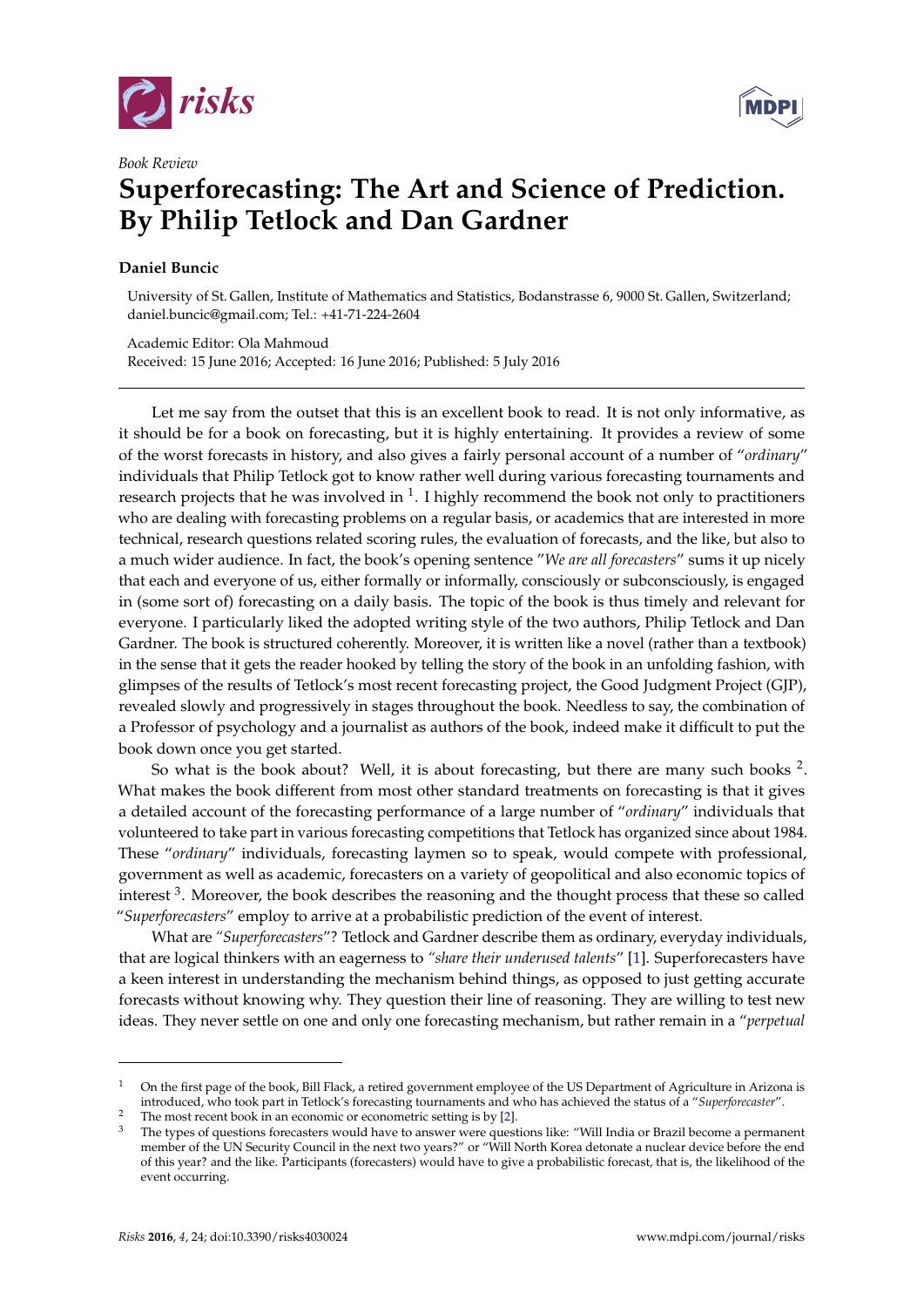*beta*" mode, realizing that life, as well as the world around them, is complex, that nothing is for certain, that everything is constantly evolving. Moreover, they are well aware of the fallacies and tricks that the mind can play on us (humans) to "*make something look certain*", leading to the temptation to come to the "*obvious*" conclusion too quickly, without second guessing it, and re-analyzing the evidence that is presented over and over again.

A good part of the book deals with outlining the typical character traits that Superforecasters have. In this context, Tetlock and Gardner try to emphasize and convince the reader that "*forecasting is not a 'you have it or you don't' talent*", but that Superforecasting can be learned. Part of the book's purpose is thus to illustrate to the reader how to become a Superforecaster. On page 191, under the heading of "*Pulling it all Together*", Tetlock and Gardner list some specific key characteristics that a typical (modal) Superforecaster possesses, using the following four headline points to group them:

- (1) philosophic outlook,
- (2) abilities and thinking style,
- (3) method of forecasting, and
- (4) work ethic.

There are a number of themes in the book that I particularly liked and found extremely relevant, but let me highlight only a few here. I have an econometric or model based forecasting background. Although the type of forecasting that is described in this book is quite different, as it is based on subjective or judgmental forecasting, I see many parallels between the key characteristics that Superforecasters possess when constructing judgmental forecasts and those utilized by Econometricians, when building statistical prediction models. For instance, Tetlock and Gardner talk about "*Foxes*" being better forecasters than "*Hedgehogs*", with "*foxes knowing many little things, while the hedgehog knows one big thing*." Since conditions in the real world are rather complex and constantly changing, Tetlock and Gardner find in their research that it is better to move away from an *"I know one big thing"* approach to forecasting, and rather adopt an *"I know many little things"* approach. In an econometric (model based) forecasting world, this means that one needs to move away from a single model (or predictor) framework, to one that utilizes instead a potentially large number of (small) models, which are then combined or averaged to produce a single forecast of the target variable of interest. Such a modelling strategy is fairly common today (see for instance [\[3\]](#page-4-2), for an application of this approach in the equity premium forecasting literature, or [\[4](#page-4-3)[,5\]](#page-4-4) in the context of exchange rate forecasting and equilibrium credit modelling).

Although the gains from a *"diversified"* prediction framework, where the average of the predictions from many individual forecasts (i.e., "*the wisdom of the crowds*") is used, seem obvious, Tetlock and Gardner discuss at length the main obstacles they faced when forming "*Superteams*", that is, teams of Superforecaster to implement such a strategy in the GJP forecast competition (see Chapter 9 and also the discussion that follows). There were two main concerns. The first was "*groupthink*", that is, everyone in the group converging to the *"average views"* of the group, without questioning the logic or motivation behind the arguments to come to that conclusion, or the sources of information used to form the prediction. The second was rancor and dysfunction. The overall conclusion from this chapter is that consensus is not always good, and disagreement not always bad. Moreover, one should focus on constructive confrontation. What is interesting to point out here is that a similar loss in the forecast gains from model averaging can be encountered in an econometric forecast combination framework, if the individual forecasts that make up the aggregate are too similar.

An illustrative visual example that highlights this issue is seen from Figure [1](#page-2-0) below, which shows forecasts of the US unemployment rate 12 months into the future from the Survey of Professional Forecasters (thin light blue lines), together with the actual realized unemployment rate (thick dark red line). There are a number of features that are intriguing from this plot, but let me discuss just a few. First, note that the overall predictions from the professional forecasters have the same trajectory, that is, turning points in the series, despite showing some variation in them. The predictions are dispersed, so there is variability in the forecasts of the individuals, but the turning points no one seems to be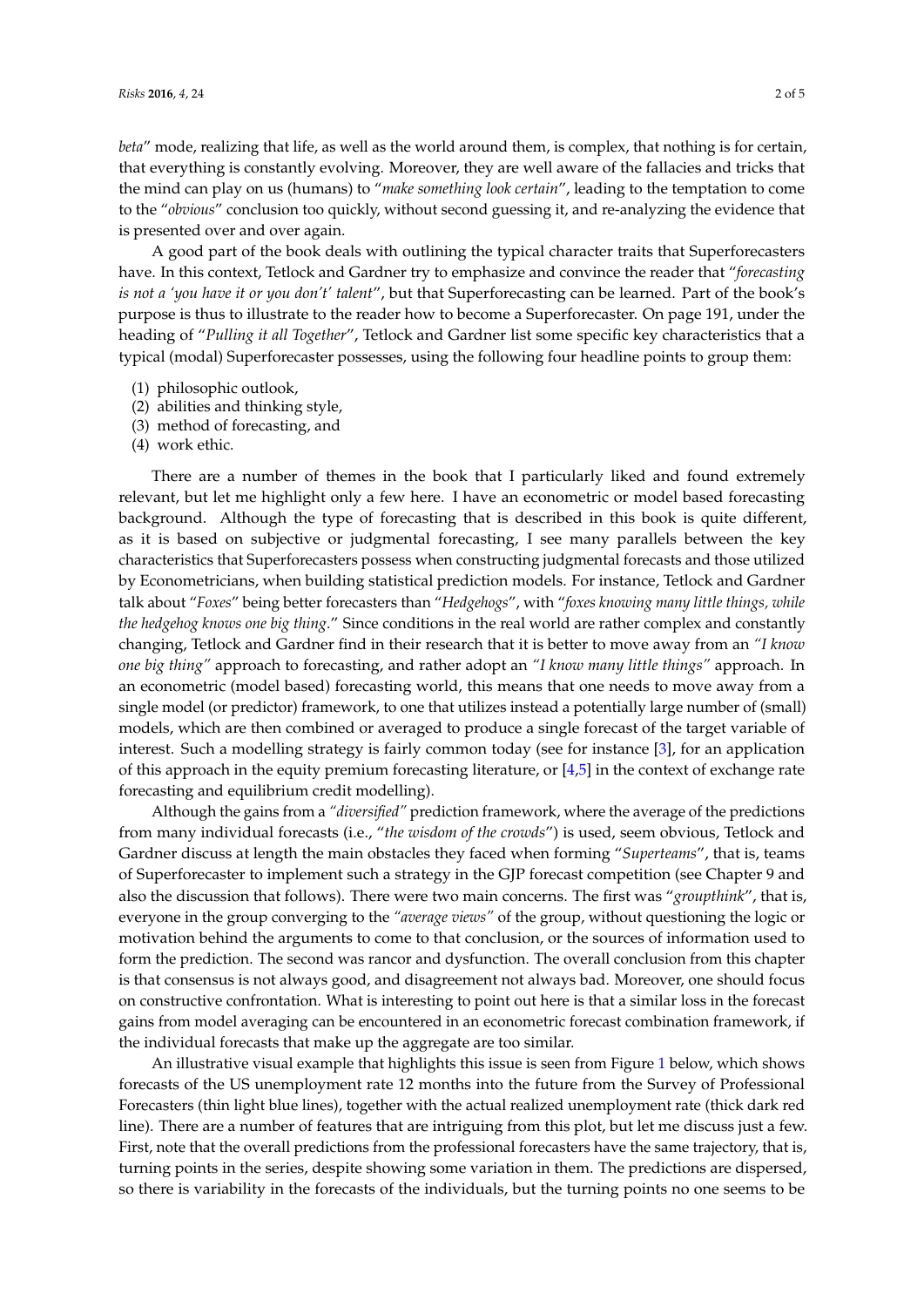able to predict. This is particularly evident around 2001 and 2008. Second, the forecasts lag by about 1 year (4 quarters) behind. This suggests that all professional forecasters seem to utilize, to some extent at least, the same type of dynamic econometric model to generate the forecasts. Third, all prediction models that are used by professional forecasters seem to be based on the idea of mean reversion, where the series today is constructed as a weighted average of the (unconditional) mean of the series and the deviation of the series from its mean. If the mean of the series was higher in the recent past, the prediction from the model will tend to revert back to this higher mean. This property of the model based forecasts is clearly and systematically visible from Figure [1.](#page-2-0) For instance, at the beginning of the sample, the mean was between 6 and 7. Over the period from 1995 to 2001, nearly all forecasts made are systematically above the realized value. Similarly, between 1999 to 2001, the mean had dropped, resulting in systematic under-predictions of the unemployment rate from 2001 to 2004. This pattern continues. Combining forecasts from such similar individual predictions is not going to lead to a great deal of improvement, and can hence be viewed as the econometric or model based analogue to "*groupthink*".

<span id="page-2-0"></span>

**Figure 1.** Forecasts of the US unemployment rate 12 months ahead from the Survey of Professional Forecasters (SPF). The thin light blue lines are the predictions from the forecasters, and the thick dark red line is the realized unemployment rate. Data were obtained from: [https://www.philadelphiafed.](https://www.philadelphiafed.org/research-and-data/real-time-center/survey-of-professional-forecasters/) [org/research-and-data/real-time-center/survey-of-professional-forecasters/.](https://www.philadelphiafed.org/research-and-data/real-time-center/survey-of-professional-forecasters/)

Since this is a critical review, I should say a few words about what I did not like so much in the book. All assessments of forecast accuracy and comparisons across forecasters in the book (and the GJP as a whole) are based on the Brier Score (BS)  $^4$ . Evidently, when wanting to assess how well forecasters are doing, one will need to settle on a performance measure. The Brier Score is a proper score function designed to measure the accuracy of probabilistic forecasts. It is thus perfectly suitable for the type of predictions that are considered in the book and the GJP. The Brier Score is formally defined as:

<span id="page-2-1"></span>
$$
BS = 2\Big[\frac{1}{N}\sum_{i=1}^{N}(\hat{p}_i - y_i)^2\Big],
$$
 (1)

where *N* denotes the number of predictions that are made,  $\hat{p}_i$  is the predicted probability of event *i*, and  $y_i$  is the realisation or outcome of the event, where  $y_i$  takes the value of 1 if the event occurred, and

<sup>4</sup> BS seems to be the commonly used abbreviation for the Brier Score (see for instance [https://en.wikipedia.org/wiki/Brier\\_](https://en.wikipedia.org/wiki/Brier_score) [score\)](https://en.wikipedia.org/wiki/Brier_score). I am thus using it here in accordance with standard practice in the literature, rather than as an expression of contempt or dislike with the measure.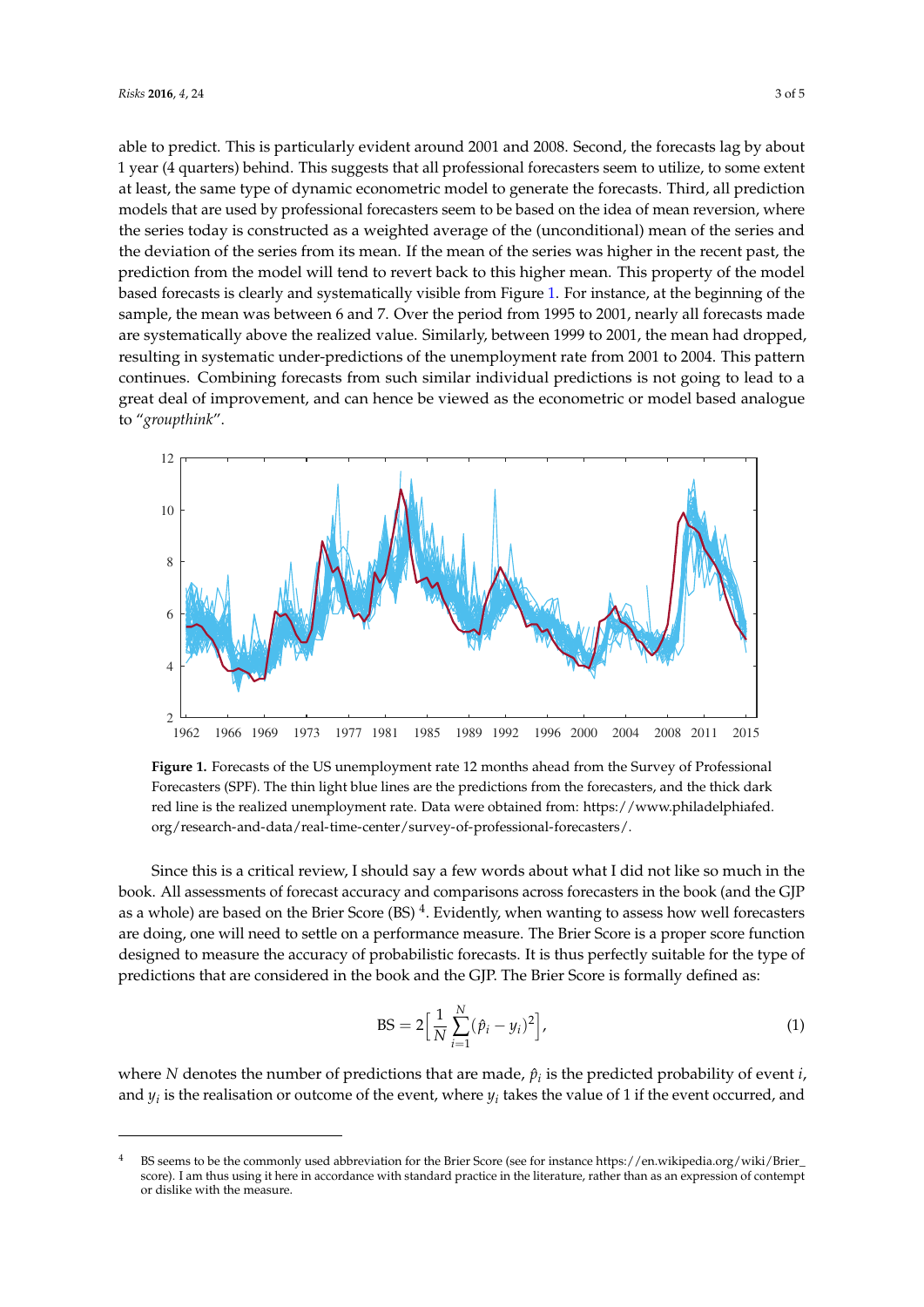0 if it did not  $^5$ . A BS of 0 means that the forecaster is doing really well, in fact, as well as is possible, correctly predicting the binary outcome every time, while a BS of 2 means the forecaster is getting it wrong every time. A BS of 0.5 is the score you would get from random guessing (the dart-throwing chimp metaphor in Tetlock and Gardner), or alternatively, assigning a 50% probability to every event that is forecasted.

So what is the problem here? Because the Brier Score uses a quadratic loss function, the penalty from getting forecasts very wrong increases non-linearly. With getting forecasts very wrong I mean the scenario of assigning a predicted probability  $\hat{p}_i$  of 1 (or close to one) for an event to occur, but the realised value  $y_i$  is 0 (the event did not occur). Or conversely, my prediction being the event is impossible to occur (i.e.,  $\hat{p}_i = 0$  or close to 0), yet it occurs. These are grave forecasting errors and there is nothing wrong with penalizing them harshly. It makes sense to do that from a utility based motivation as well. However, if I am aware of this as a forecaster (and I am sure many forecasters are), I will be more inclined to provide weak predictive signals, in the sense that I will have a preference for my forecasts to be close to the 50% uninformative prediction most of the time, unless I feel extremely confident. This is exactly the type of forecast that nobody wants to have. Think of the predictions that the President's advisors were providing regarding the compound in Pakistan, discussed at length in Chapter 6 of the book under the heading "The third setting". On page 135 it says: *". . . the median estimate of the CIA officers — the "wisdom of the crowd" — was around* 70%*. And yet Obama declares the reality to be "fifty-fifty"*. Thus, the use of scoring rules that encourage weak predictions provide weak information for policy relevant actions. In an econometric or model based prediction setting, obtaining forecasted probabilities that are nearly always close to 50% would raise doubts about the informativeness of the model, or, to put it in econometrics jargon, the goodness of fit of the model to the data. Moreover, the predictor variables that go into the model, i.e., the conditioning variables used to generate the forecast, would be considered as irrelevant for the outcome variable.

Another issue with how BS is used throughout the book is that only point estimates are provided, without any mention of the uncertainty surrounding these estimates. Because the outcomes *y<sup>i</sup>* are realisations of a random variable, the Brier Score in [\(1\)](#page-2-1), which depends on *y<sup>i</sup>* , will also be a random variable. Making statements of the form: "*their collective Brier score was 0.25, compared with 0.37 for all other forecasters*" on page 94 is uninformative, as there is no measure of variation reported in the difference between the two groups' Brier scores <sup>6</sup>. From a statistical point of view, one is inclined to ask: "Is this difference in BS significant?" or "What are the confidence intervals of the two scores?" In theory, these can be computed quite easily; the authors of [\[6\]](#page-4-5), in fact, derive standard errors and confidence intervals for the Brier Score and Brier Skill Score. However, one crucial assumption in the derivation (see the move from line 2 to 3 in equation 16 on page 994 in [\[6\]](#page-4-5)) is that the pair of predicted probabilities and outcomes of events are random, i.e., independent across *i* (the events to be predicted). In general, this may not seem like a strong assumption to make. But in the given context, it would depend on the type of forecast questions that are being asked and would require us to think about questions like "What is the likelihood of two (or more) of the predicted events occurring jointly?" If the set of questions to be answered in the forecast competition include: "Will the Kurdistan Regional Government hold a referendum on national independence this year?" and "Will either the Swiss or French inquiries find elevated levels of polonium in the remains of Yasser Arafat's body?", then it probably is easy to argue that these two events can be regarded as independent of each other. However, consider the case where the set of questions includes: "Is Britain going to leave the European Union?"

<sup>&</sup>lt;sup>5</sup> Note that  $y_i$  is thus a realisation from a Bernoulli random variable  $Y_i$ , with success probability  $p_i$ . Also, Tetlock and Gardner use the original scaled (multiplied by 2) version of BS (they define the lower and upper bounds of BS to be 0 and 2 on page 93).

<sup>6</sup> I should say here in defence of the authors that, first, they are probably very well aware of this, given their background, and second, that they do report results of the Brier Score from various years of the same Superforecaster being ranked, which gives more credence to the difference not just being due to chance. Nevertheless, the issue still remains.